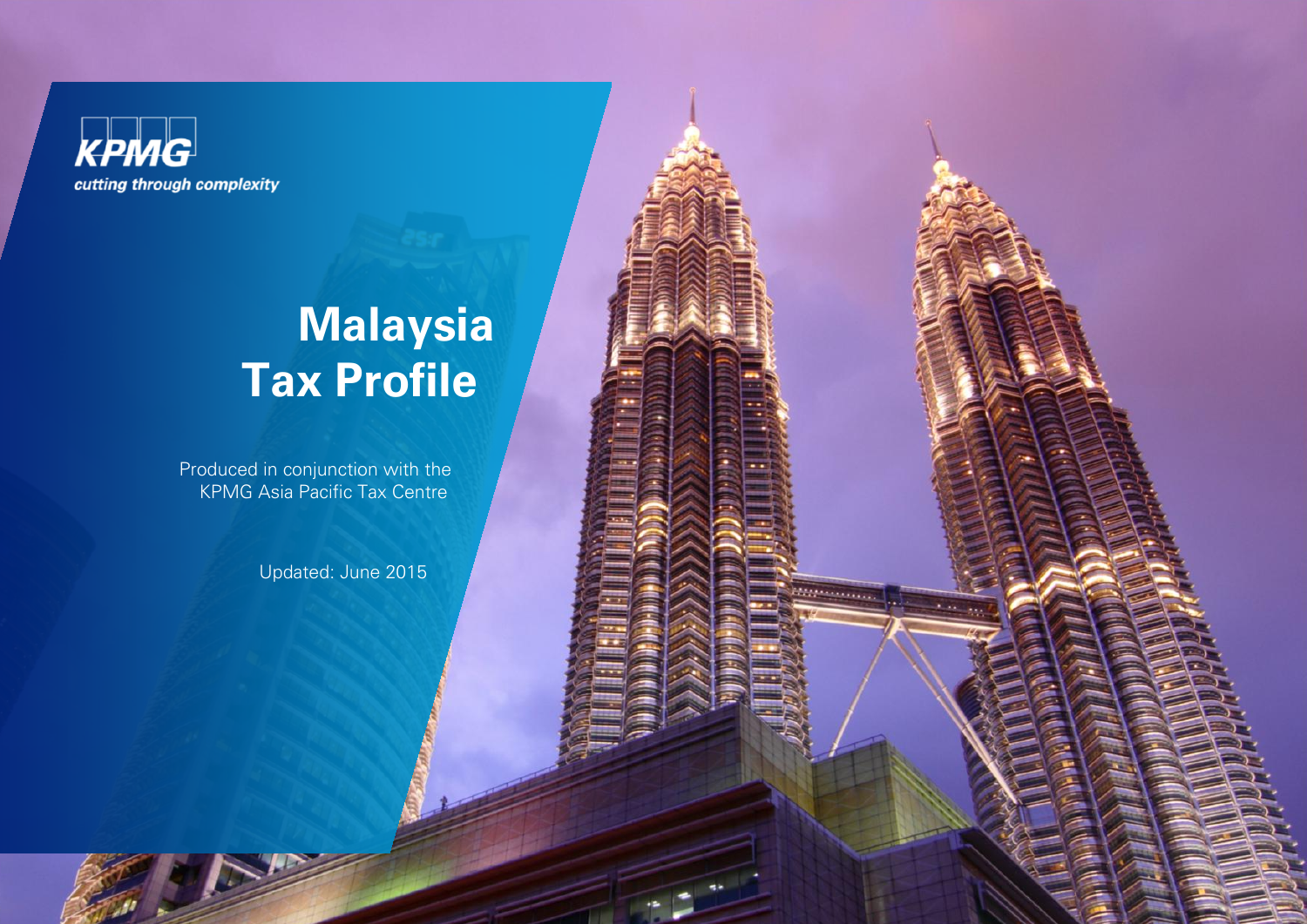#### **Contents**

| $\mathbf{1}$            | <b>Corporate Income Tax</b>                                     |    |
|-------------------------|-----------------------------------------------------------------|----|
| 2 <sup>2</sup>          | <b>Income Tax Treaties for the Avoidance of Double Taxation</b> | 5  |
| $\mathbf{3}$            | <b>Indirect Tax</b>                                             | 7  |
| $\overline{\mathbf{4}}$ | <b>Personal Taxation</b>                                        | 8  |
| 5                       | <b>Other Taxes</b>                                              | 9  |
| 6                       | <b>Free Trade Agreements</b>                                    | 10 |
| $\overline{\mathbf{z}}$ | <b>Tax Authorities</b>                                          | 11 |

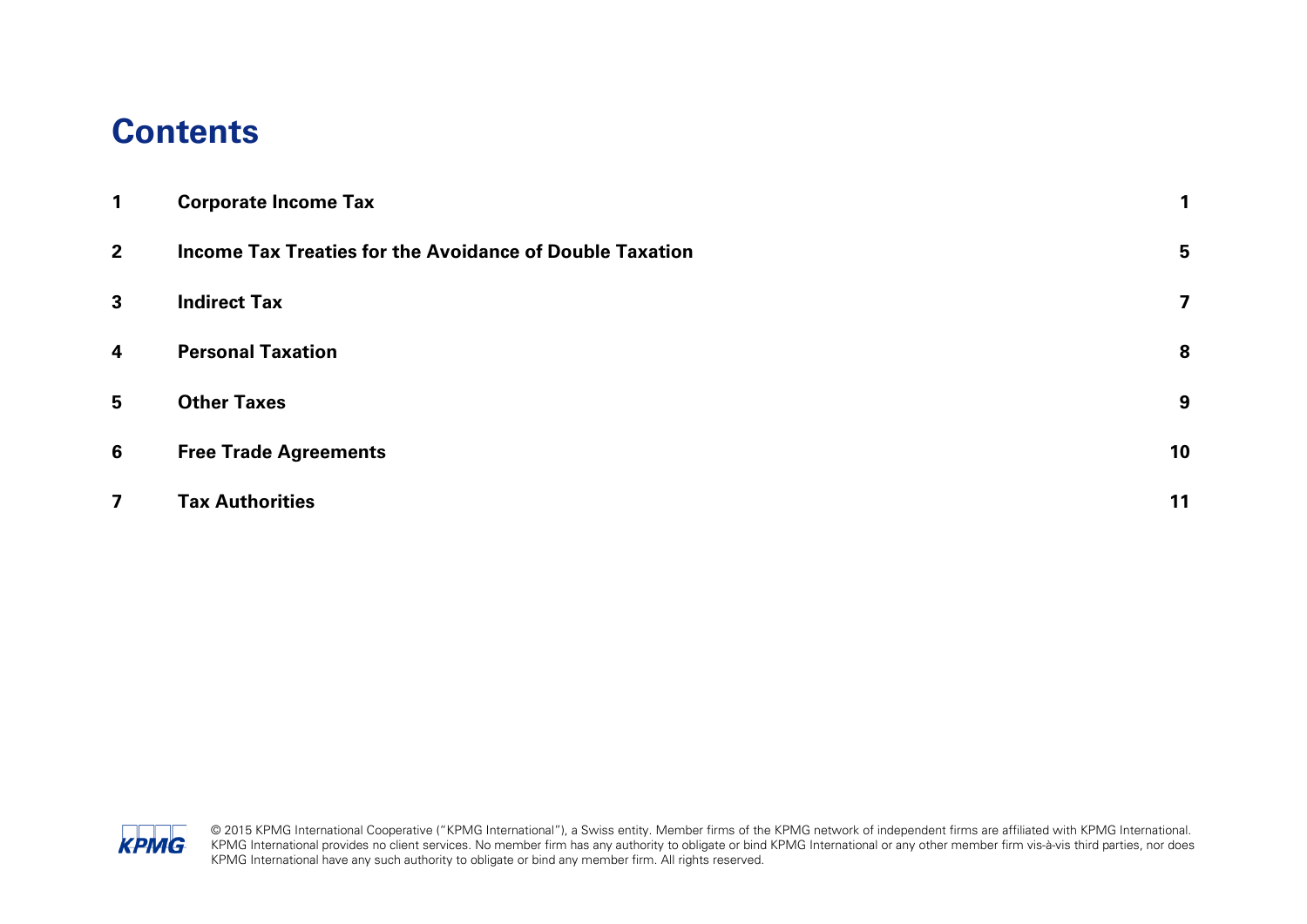## <span id="page-2-0"></span>**1 Corporate Income Tax**

| <b>Income Tax</b>                    | Corporate income tax                                                                                                                                                                                                                                                                                                                                                                                                                                                                                          |
|--------------------------------------|---------------------------------------------------------------------------------------------------------------------------------------------------------------------------------------------------------------------------------------------------------------------------------------------------------------------------------------------------------------------------------------------------------------------------------------------------------------------------------------------------------------|
| <b>Tax Rate</b>                      | Corporate tax rates for companies resident in Malaysia:                                                                                                                                                                                                                                                                                                                                                                                                                                                       |
|                                      | 25 percent (24 percent from Year of Assessment (YA) 2016)<br>٠                                                                                                                                                                                                                                                                                                                                                                                                                                                |
|                                      | Special tax rates apply for companies resident in Malaysia with an ordinary paid-up share capital of MYR 2.5 million and<br>below at the beginning of the basis period for a year of assessment (provided not more than 50 percent of the ordinary<br>paid-up share capital of the company is directly or indirectly owned by (or linked to) a related company which has an<br>ordinary paid-up share capital of more than MYR 2.5 million at the beginning of the basis period for a year of<br>assessment): |
|                                      | 20 percent on the first MYR 500,000 (19 percent from YA 2016)<br>٠                                                                                                                                                                                                                                                                                                                                                                                                                                            |
|                                      | 25 percent on every ringgit exceeding MYR 500,000 (24 percent from YA 2016)<br>٠                                                                                                                                                                                                                                                                                                                                                                                                                              |
| <b>Residence</b>                     | A company will be a Malaysian tax resident if, at any time during the basis year, the management and control of the<br>company's business or any one of its businesses are exercised in Malaysia.                                                                                                                                                                                                                                                                                                             |
| <b>Compliance requirements</b>       | Assessment system - Self assessment                                                                                                                                                                                                                                                                                                                                                                                                                                                                           |
|                                      | Estimate of tax payable must be made one month before the commencement of a year of assessment                                                                                                                                                                                                                                                                                                                                                                                                                |
|                                      | Monthly instalments must be paid based on the estimate of tax payable                                                                                                                                                                                                                                                                                                                                                                                                                                         |
|                                      | Filing due date – seven months from the date following the close of the accounting period                                                                                                                                                                                                                                                                                                                                                                                                                     |
| <b>International Withholding Tax</b> | Dividends paid to non-residents are not subject to withholding tax.                                                                                                                                                                                                                                                                                                                                                                                                                                           |
| <b>Rates</b>                         | Royalties paid/credited to non-residents are subject to withholding tax at 10 percent. The rate may be reduced by the<br>relevant Double Taxation Agreement (DTA).                                                                                                                                                                                                                                                                                                                                            |
|                                      | Interest paid/credited to non-residents is subject to withholding tax at 15 percent. The rate may be reduced by the<br>relevant DTA.                                                                                                                                                                                                                                                                                                                                                                          |

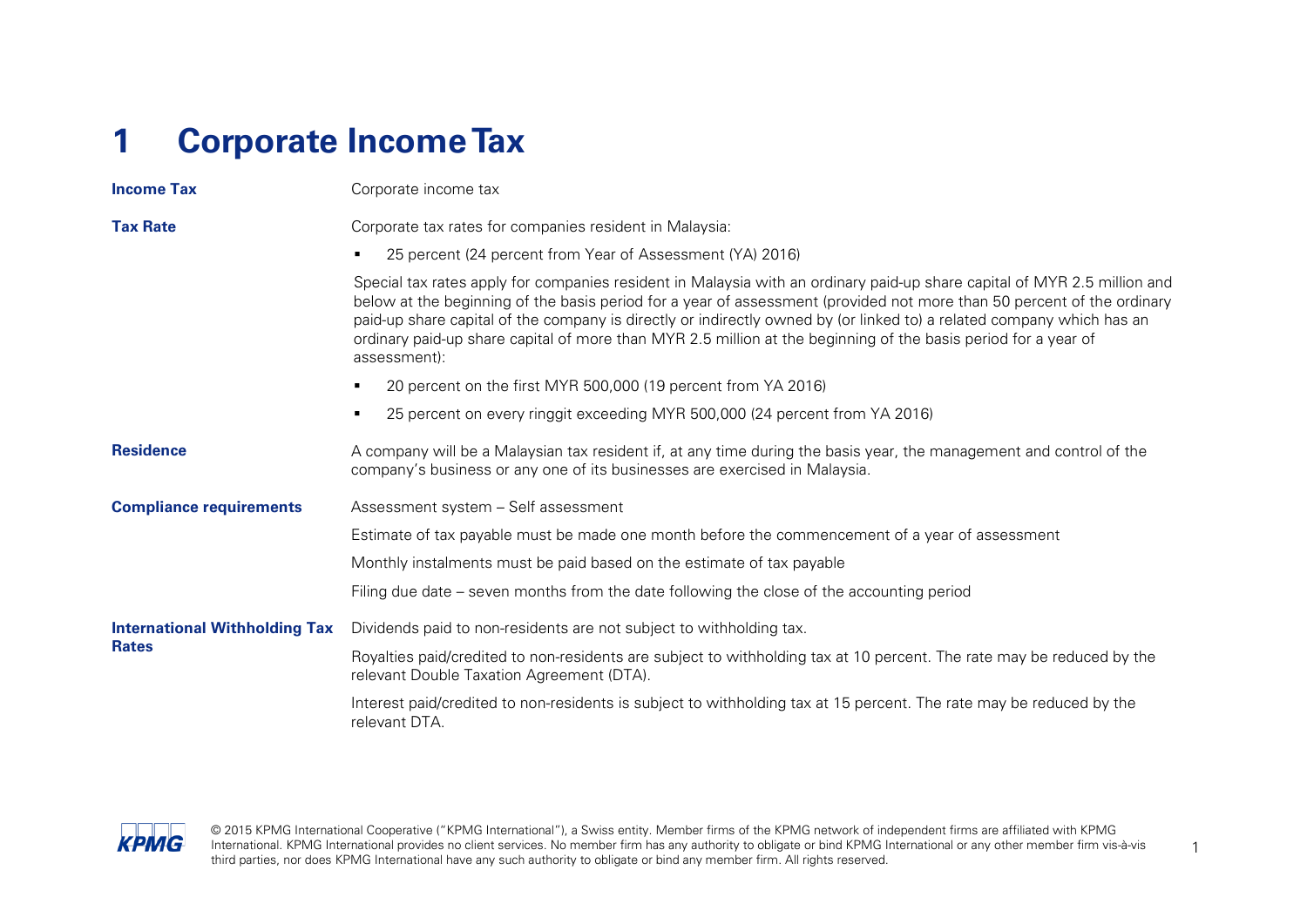**Holding rules** From 1 January 2014, dividends paid by companies resident in Malaysia are exempt from Malaysian tax in the hands of shareholders.

> There is no capital gains tax in Malaysia. However, there is real property gains tax (RPGT). RPGT is levied on the disposal of real property situated in Malaysia as well as the disposal of shares in a Real Property Company (RPC). A RPC is a controlled company which owns real property, shares, or both in another RPC, which have a defined value of not less than 75 percent of the value of its total tangible assets.

| <b>RPGT rates for companies:</b>             |              |  |
|----------------------------------------------|--------------|--|
| Date of disposal from date of<br>acquisition | <b>Rates</b> |  |
| Within 3 years                               | 30 percent   |  |
| In the 4th year                              | 20 percent   |  |
| In the 5th year                              | 15 percent   |  |
| In the 6th and subsequent years              | 5 percent    |  |

**Tax Losses** Current period offset – business losses may be set off against income from other sources for that year. Tax losses may be carried forward indefinitely to set off against future business income only, unless the company is dormant and does not satisfy the continuity of ownership test.

> Losses cannot be carried back, although a limited form of carry back was allowed in certain circumstances in the 2009 and 2010 years of assessment.

**Tax Consolidation / Group relief** There are no consolidation provisions in Malaysia. However, resident companies within a 70 percent owned group can surrender up to 70 percent of their current year's adjusted business losses to other related resident companies, provided certain conditions are met.

**Transfer of shares** Stamp duty of 0.3 percent (of the price or value of the shares, whichever is higher) is payable on the transfer of shares. Stamp duty relief is available in certain circumstances, such as transfers within 90 percent groups, provided certain conditions are met.

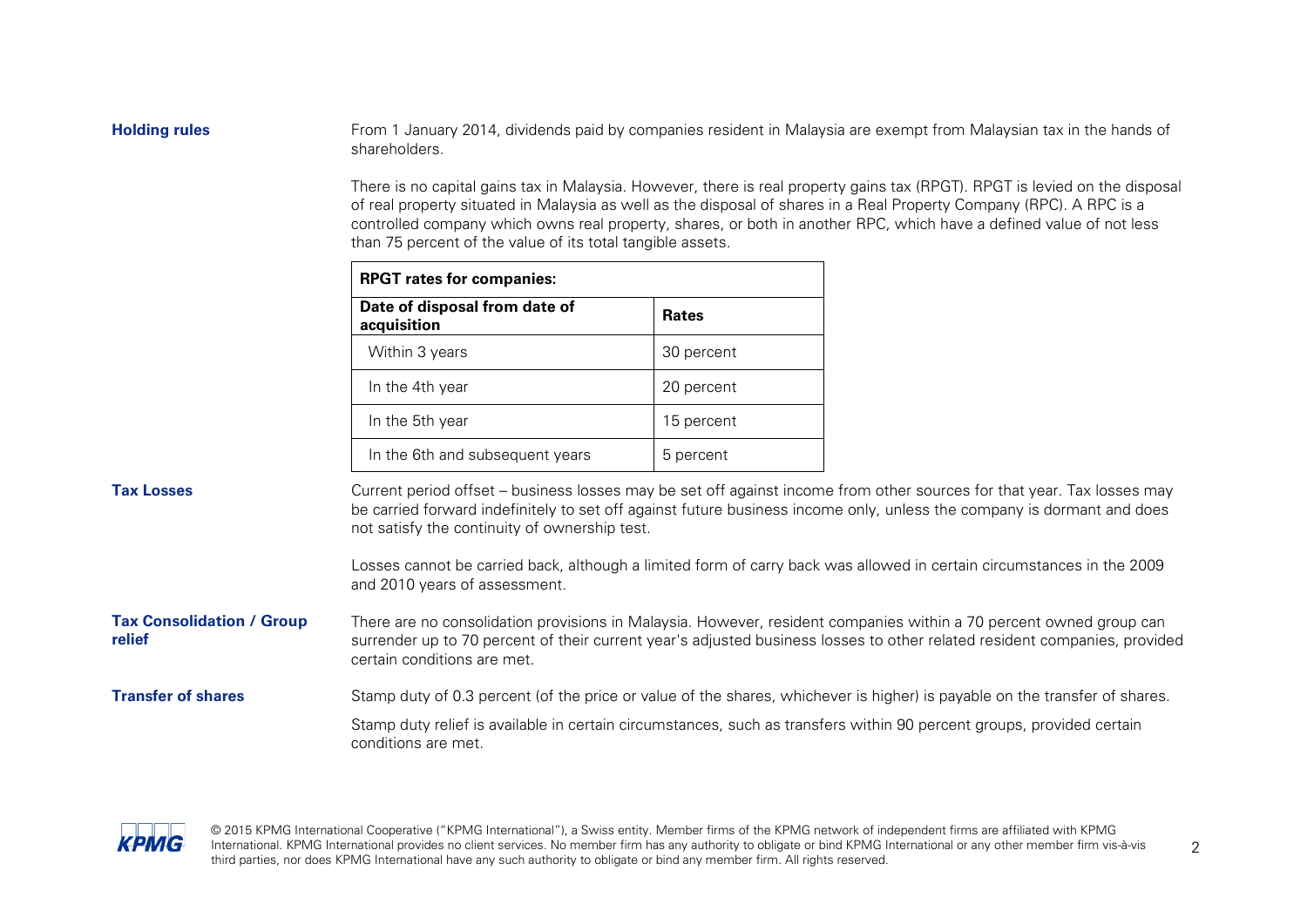| <b>Transfer of assets</b>                     | On the transfer of land and buildings, ad valorem stamp duty at rates from 1 to 3 percent on the transfer consideration or<br>the market value of the property, whichever is higher, is payable.                                                                                                                                                                                                                          |
|-----------------------------------------------|---------------------------------------------------------------------------------------------------------------------------------------------------------------------------------------------------------------------------------------------------------------------------------------------------------------------------------------------------------------------------------------------------------------------------|
|                                               | Stamp duty relief is available in certain circumstances, such as transfers within 90 percent groups, provided certain<br>conditions are met.                                                                                                                                                                                                                                                                              |
| <b>CFC rules</b>                              | There is no CFC regime in Malaysia.                                                                                                                                                                                                                                                                                                                                                                                       |
| <b>Transfer Pricing</b>                       | Malaysia's transfer pricing regime is largely based on OECD guidelines. Effective from YA 2014, corporate taxpayers are<br>required to declare in their tax returns whether transfer pricing documentation has been prepared. Documents pertaining<br>to transfer pricing do not need to be submitted with a taxpayer's annual income tax return, but they should be made<br>available to the tax authority upon request. |
|                                               | Advance pricing agreements (APA) are governed by the Income Tax (Advance Pricing Agreement) Rules 2012. The Rules<br>establish the process and expected timeline for the application of unilateral, bilateral and multilateral APAs.                                                                                                                                                                                      |
| <b>Thin Capitalisation</b>                    | Malaysia has thin capitalisation legislation. However, the Ministry of Finance announced that the implementation of the<br>regime has been deferred to the end of December 2015. In view of this, it appears that thin capitalisation may become<br>effective in January 2016.                                                                                                                                            |
| <b>General Anti-avoidance</b>                 | There are general anti-avoidance rules in Malaysia which allow the tax authority to disregard, vary or make any<br>adjustment deemed fit, if there is reason to believe that any transaction has the effect of evading, avoiding or altering the<br>incidence of tax.                                                                                                                                                     |
| <b>Anti-treaty shopping</b>                   | There are no specific anti-treaty shopping provisions. However, the general anti-avoidance provisions can be used.                                                                                                                                                                                                                                                                                                        |
| <b>Other specific anti-avoidance</b><br>rules | None.                                                                                                                                                                                                                                                                                                                                                                                                                     |
| <b>Rulings</b>                                | Private rulings can be obtained from the Malaysian tax authority.                                                                                                                                                                                                                                                                                                                                                         |
| <b>R&amp;D Incentives</b>                     | Malaysia's R&D tax incentive scheme includes tax exemptions and double deductions for certain R&D expenditure<br>incurred in Malaysia.                                                                                                                                                                                                                                                                                    |

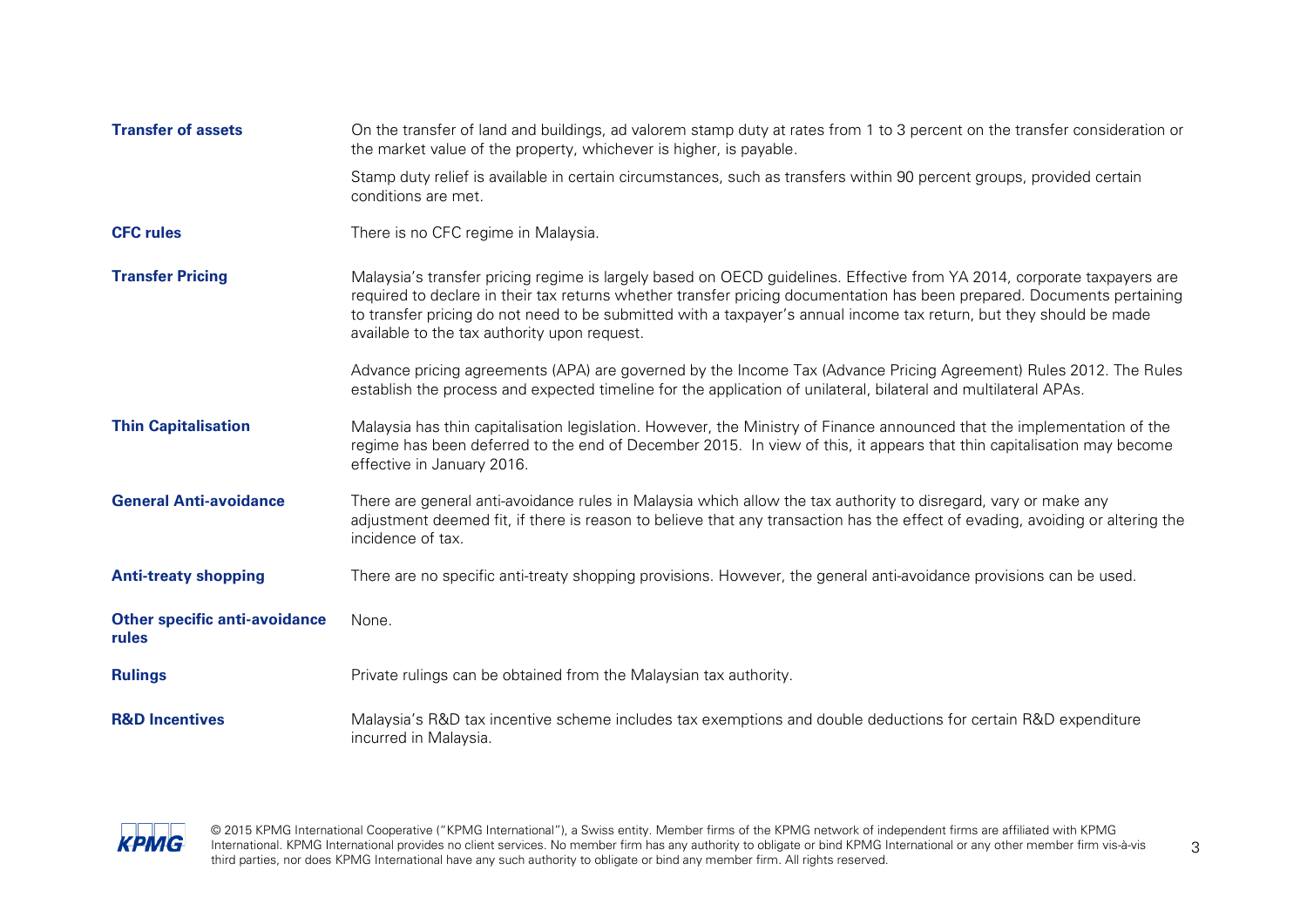| <b>Other incentives</b>                                          | Tax incentives are available for a wide range of companies in Malaysia, such as Treasury Management Centres and<br>Principal Hubs operating in Malaysia. The incentive for the establishment of a Principal Hub replaces the incentives for<br>International Procurement Centres, Regional Distribution Centres and Operational Headquarters with effect from 1 May<br>2015.                                                                            |
|------------------------------------------------------------------|---------------------------------------------------------------------------------------------------------------------------------------------------------------------------------------------------------------------------------------------------------------------------------------------------------------------------------------------------------------------------------------------------------------------------------------------------------|
|                                                                  | Additionally, incentives are available in Malaysia for investments in promoted products and activities in the<br>manufacturing, agricultural, hotel and tourism industries as well as training activities and specific business activities<br>promoted by the Malaysian Government. Generally, the incentives provide for partial or total relief from income tax or an<br>incentive based on capital expenditure, for a duration of five or ten years. |
| <b>Special tax regimes for</b><br>specific industries or sectors | Foreign-sourced income received in Malaysia by a resident company (other than a resident company carrying on the<br>business of banking, insurance, shipping, or air transport) is exempt from tax.                                                                                                                                                                                                                                                     |
| <b>Related business factors</b>                                  | Forms of legal entities typically used for conducting business                                                                                                                                                                                                                                                                                                                                                                                          |
|                                                                  | An incorporated company limited by shares, partnership, and branch of a foreign company are the most common legal<br>entity used for conducting business in Malaysia.                                                                                                                                                                                                                                                                                   |
|                                                                  | Capital requirements for establishing a legal entity                                                                                                                                                                                                                                                                                                                                                                                                    |
|                                                                  | There are capital requirements for establishing a legal entity. The amount will vary depending on the percentage of<br>foreign ownership and the existing Government policies, regulations and guidelines which are in force for relevant<br>sectors.                                                                                                                                                                                                   |
|                                                                  | Other local requirements for establishing a legal entity                                                                                                                                                                                                                                                                                                                                                                                                |
|                                                                  | There are conditions on foreign ownership which are regulated by specific industry sector regulators. The level of<br>restrictions will depend upon the type of operations and the deemed importance of such operations to the Government's<br>socio-economic imperatives of the day.                                                                                                                                                                   |
|                                                                  | Foreign exchange control rules                                                                                                                                                                                                                                                                                                                                                                                                                          |
|                                                                  | Malaysia maintains a liberal foreign exchange administration policy. This means foreign exchange rules are mainly<br>prudential measures to support the overall macroeconomic objective of maintaining monetary and financial stability while<br>safeguarding the balance of payments position.                                                                                                                                                         |

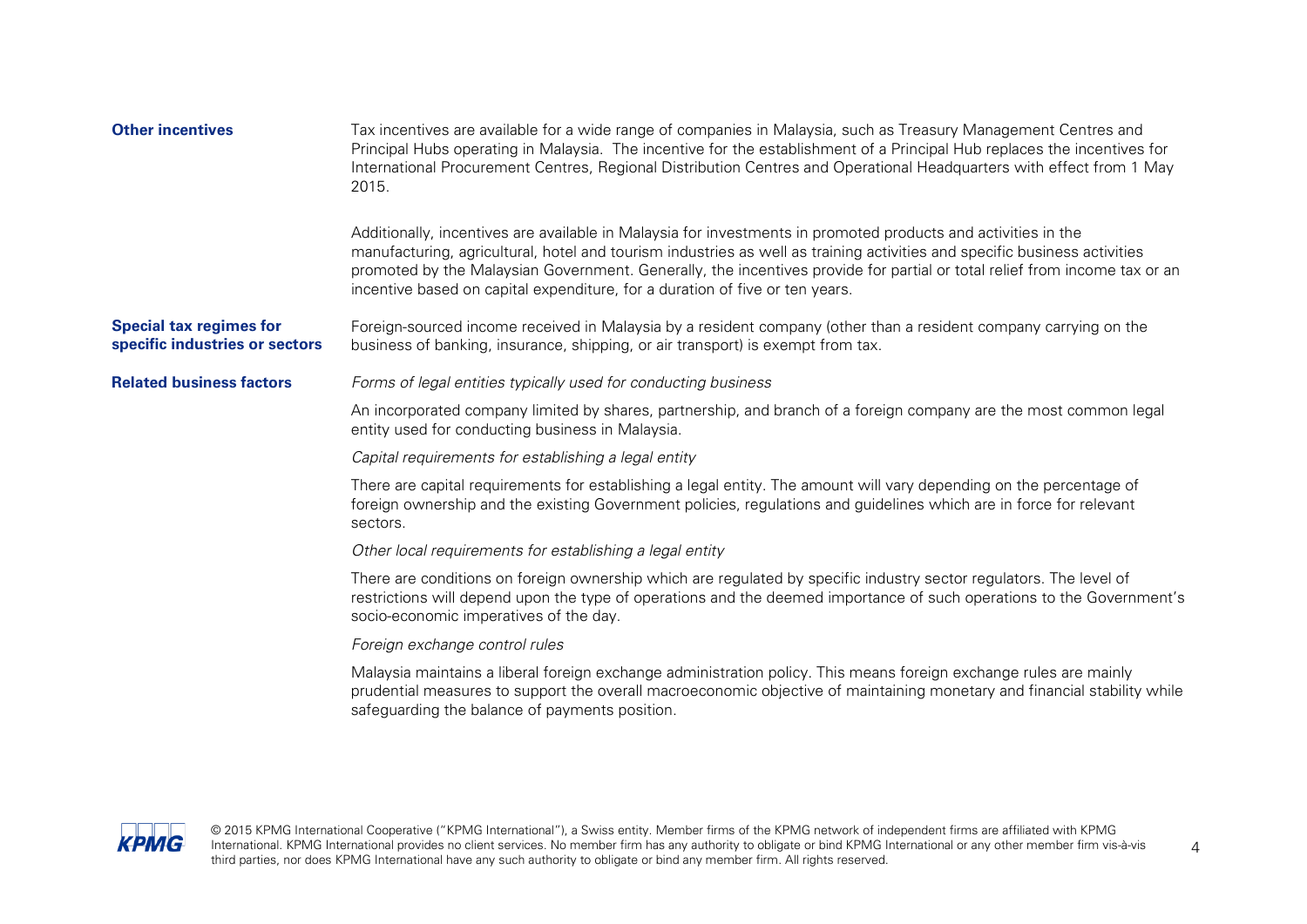### <span id="page-6-0"></span>**2 Income TaxTreaties for the Avoidance of Double Taxation**

| In Force | Albania              | Hong Kong       | Morocco          |
|----------|----------------------|-----------------|------------------|
|          | Argentina            | Hungary         | Myanmar          |
|          | Australia            | India           | Namibia          |
|          | Austria              | Indonesia       | Netherlands      |
|          | Bahrain              | Iran            | New Zealand      |
|          | Bangladesh           | Ireland         | Norway           |
|          | Belgium              | Italy           | Pakistan         |
|          | Bosnia & Herzegovina | Japan           | Papua New Guinea |
|          | <b>Brunei</b>        | Jordan          | Philippines      |
|          | Canada               | Kazakhstan      | Poland (1978)    |
|          | Chile                | Korea, Republic | Qatar            |
|          | China                | Kuwait          | Romania          |
|          | Croatia              | Kyrgyzstan      | Russia           |
|          | Czech Republic       | Laos            | San Marino       |
|          | Denmark              | Lebanon         | Saudi Arabia     |
|          | Egypt                | Luxembourg      | Seychelles       |
|          | Fiji                 | Malta           | Singapore        |
|          | Finland              | Mauritius       | South Africa     |
|          | France               | Mongolia        | Spain            |
|          | Germany              |                 |                  |

Sri Lanka Sudan Sweden **Switzerland** Syria Taiwan Thailand **Turkey** Turkmenistan United Arab Emirates United Kingdom United States of America Uzbekistan Venezuela Vietnam Zimbabwe

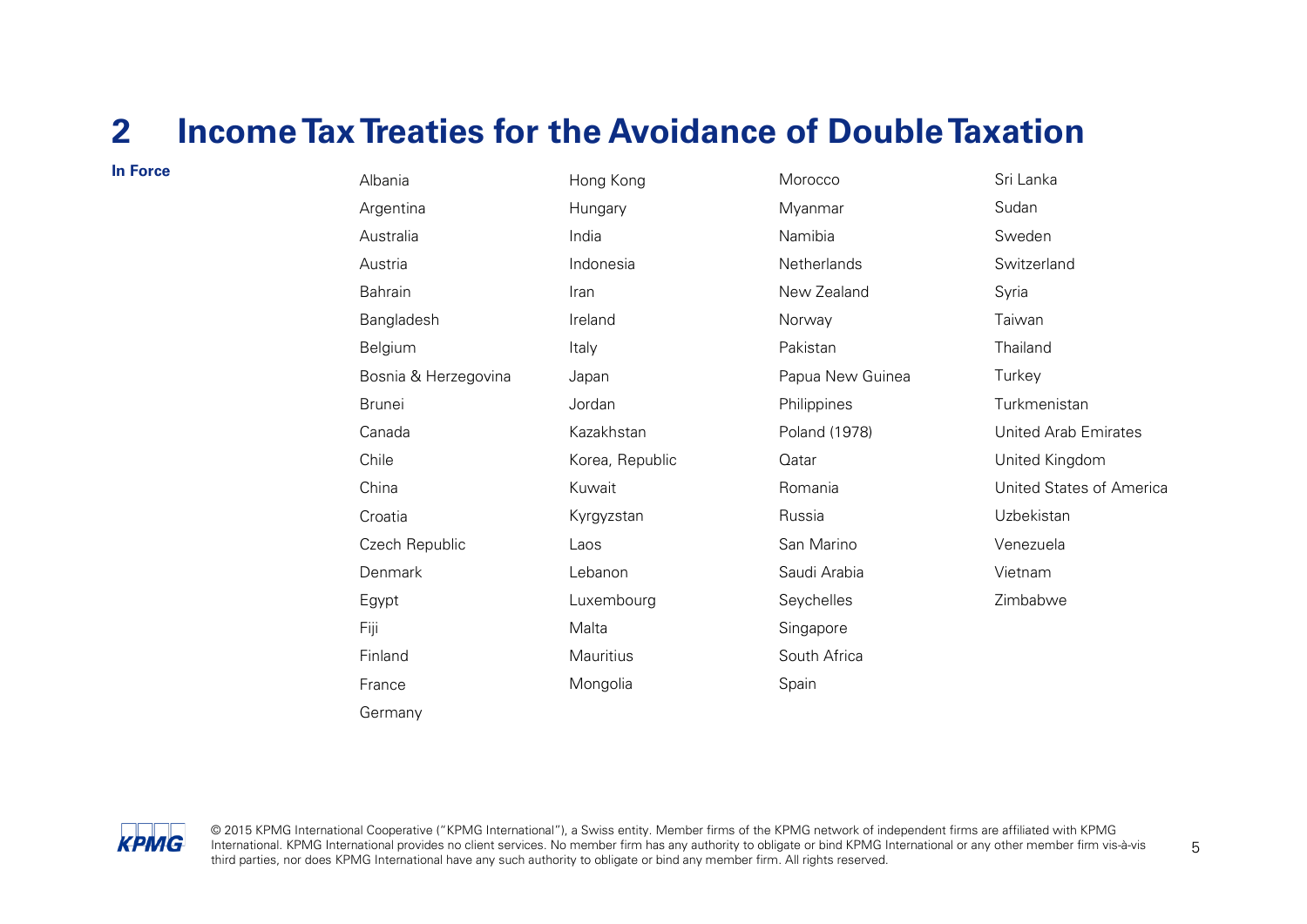#### **Negotiated, not yet in force at**  Double tax agreements with Poland (2014) and Senegal have been gazetted but at the time of writing are not yet in force. **time of publication** Protocols which amend limited articles of the treaties with Belgium, Kuwait, Seychelles and Turkey have been gazetted but at the time of writing are not yet in force.

Source – IRB's website

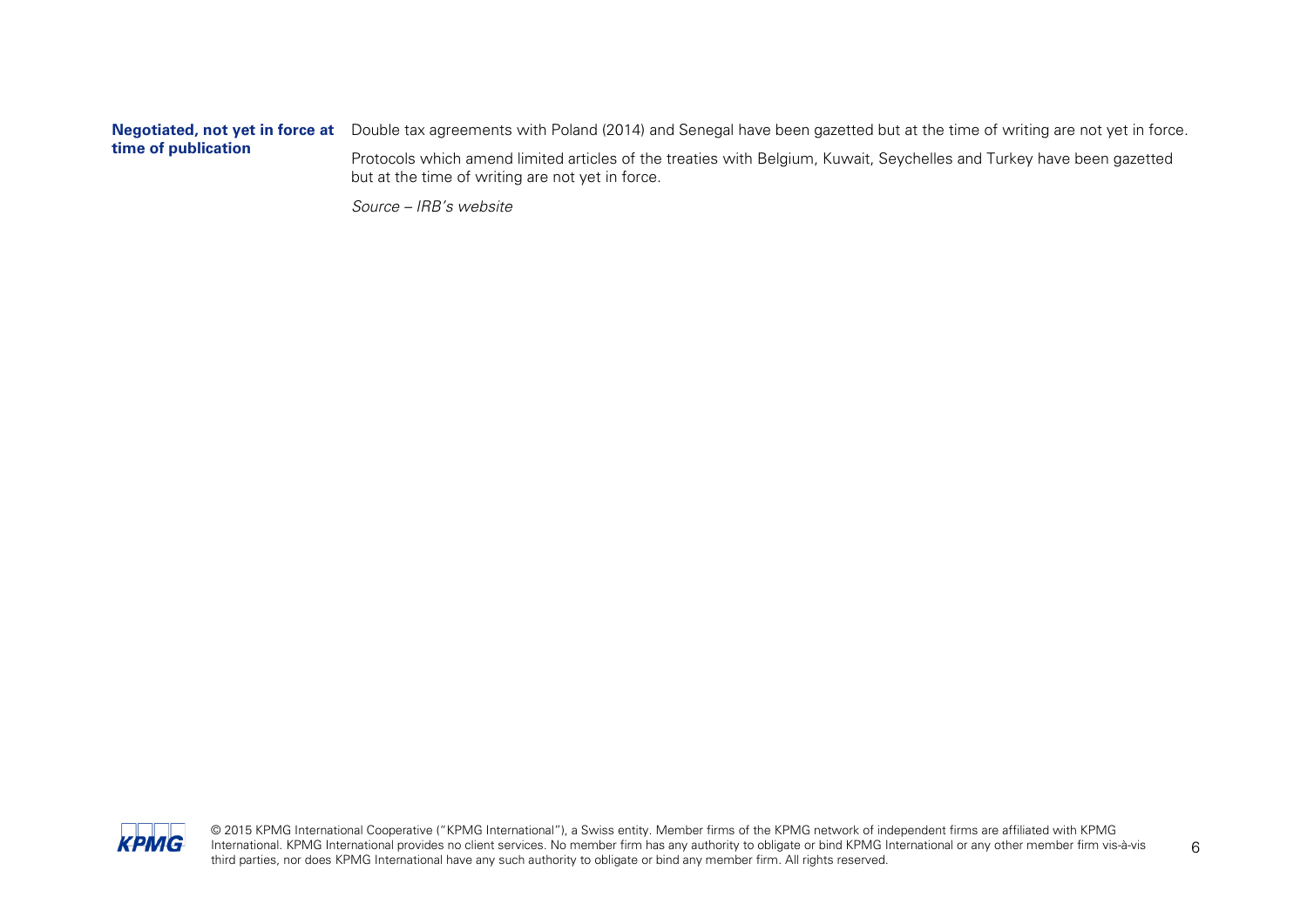## <span id="page-8-0"></span>**3 Indirect Tax**

| <b>GST Reforms</b><br>(post 1 April 2015)        | Goods and Services Tax (GST) has been implemented with effect from 1 April 2015. GST replaces the service tax and<br>sales tax regime (outlined below).                                                                                                                                                                                                                                                |
|--------------------------------------------------|--------------------------------------------------------------------------------------------------------------------------------------------------------------------------------------------------------------------------------------------------------------------------------------------------------------------------------------------------------------------------------------------------------|
|                                                  | A person* must be registered for GST where the annual taxable turnover is in excess of RM 500,000. Businesses below<br>the threshold may register on a voluntary basis.                                                                                                                                                                                                                                |
|                                                  | *A person includes an individual, sole proprietor, partnership, corporation, Federal Government, State Government,<br>statutory body, local or public authority, society, club, trade union, co-operative, trustee and any other body, organization,<br>association or group of persons whether corporate or unincorporated.                                                                           |
| <b>Standard Rate</b>                             | GST is levied at a standard rate of 6 percent.                                                                                                                                                                                                                                                                                                                                                         |
| (prior to 1 April 2015)                          | Some supplies are zero rated or exempt                                                                                                                                                                                                                                                                                                                                                                 |
| <b>Indirect Taxes</b><br>(prior to 1 April 2015) | <b>Service tax</b> was chargeable on the value of taxable services provided by a taxable person at a rate of 6 percent.<br>Examples of taxable services include; operators of hotels, operators of restaurants, bars and coffee houses, insurance<br>companies, telecommunication companies, consultants and professional firms. There is a limited exemption for services<br>provided within a group. |
|                                                  | <b>Sales tax</b> was a form of consumption tax levied on taxable goods manufactured in Malaysia or imported into Malaysia for<br>local consumption, generally levied at 5 or 10 percent. Exports were exempt.                                                                                                                                                                                          |
| <b>Further Information</b>                       | For more detailed indirect tax information across various countries, refer to:                                                                                                                                                                                                                                                                                                                         |
|                                                  | <b>KPMG Asia Pacific Indirect Tax Country Guide.</b>                                                                                                                                                                                                                                                                                                                                                   |

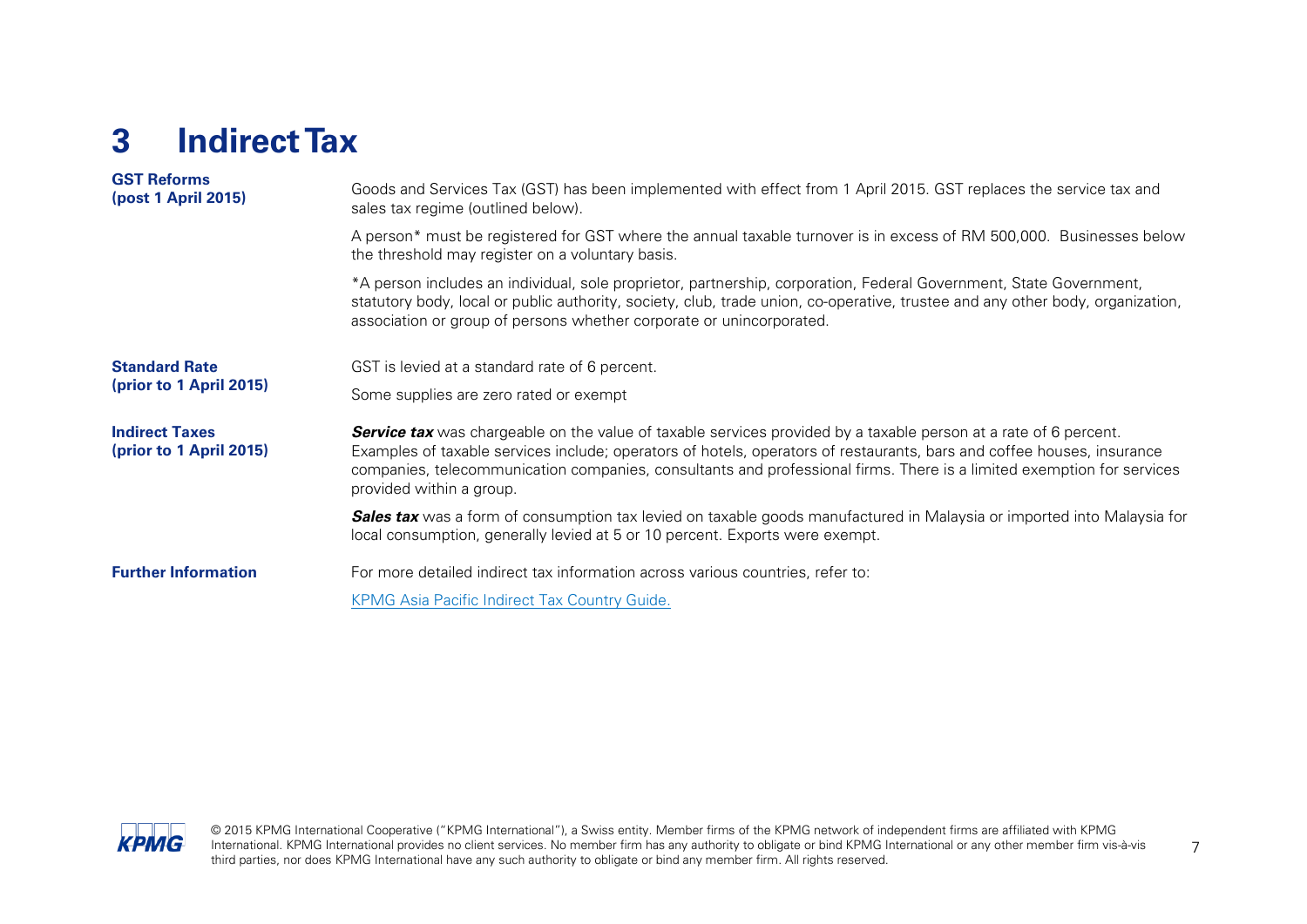## <span id="page-9-0"></span>**4 Personal Taxation**

| <b>Income Tax</b>          | Personal income tax                                                                                                                                                                                                                                                                                                                                                                                                                                                                                                        |
|----------------------------|----------------------------------------------------------------------------------------------------------------------------------------------------------------------------------------------------------------------------------------------------------------------------------------------------------------------------------------------------------------------------------------------------------------------------------------------------------------------------------------------------------------------------|
| <b>Top Rate</b>            | From YA 2015, the maximum income tax rate has been reduced from 26 percent to 25 percent, and applies to an<br>adjusted chargeable income of MYR 400,000 or more. Non-residents are taxed at a flat rate of 25 percent with effect<br>from YA 2015 on gross income from all sources.                                                                                                                                                                                                                                       |
| <b>Social Security</b>     | There is no general social security framework in Malaysia. However, mandatory contributions are made monthly by both<br>the employer and the employee to the Employees' Provident Fund, which serves as a compulsory savings and retirement<br>plan. In addition, where an employee earns less than MYR 3,000 per month, both the employer and the employee must<br>make monthly contributions to the Social Security Organization which serves to provide certain benefits to employees in<br>cases of employment injury. |
| <b>Further information</b> | For more detailed personal taxation information, refer to:                                                                                                                                                                                                                                                                                                                                                                                                                                                                 |
|                            | <b>KPMG's Thinking Beyond Borders</b>                                                                                                                                                                                                                                                                                                                                                                                                                                                                                      |

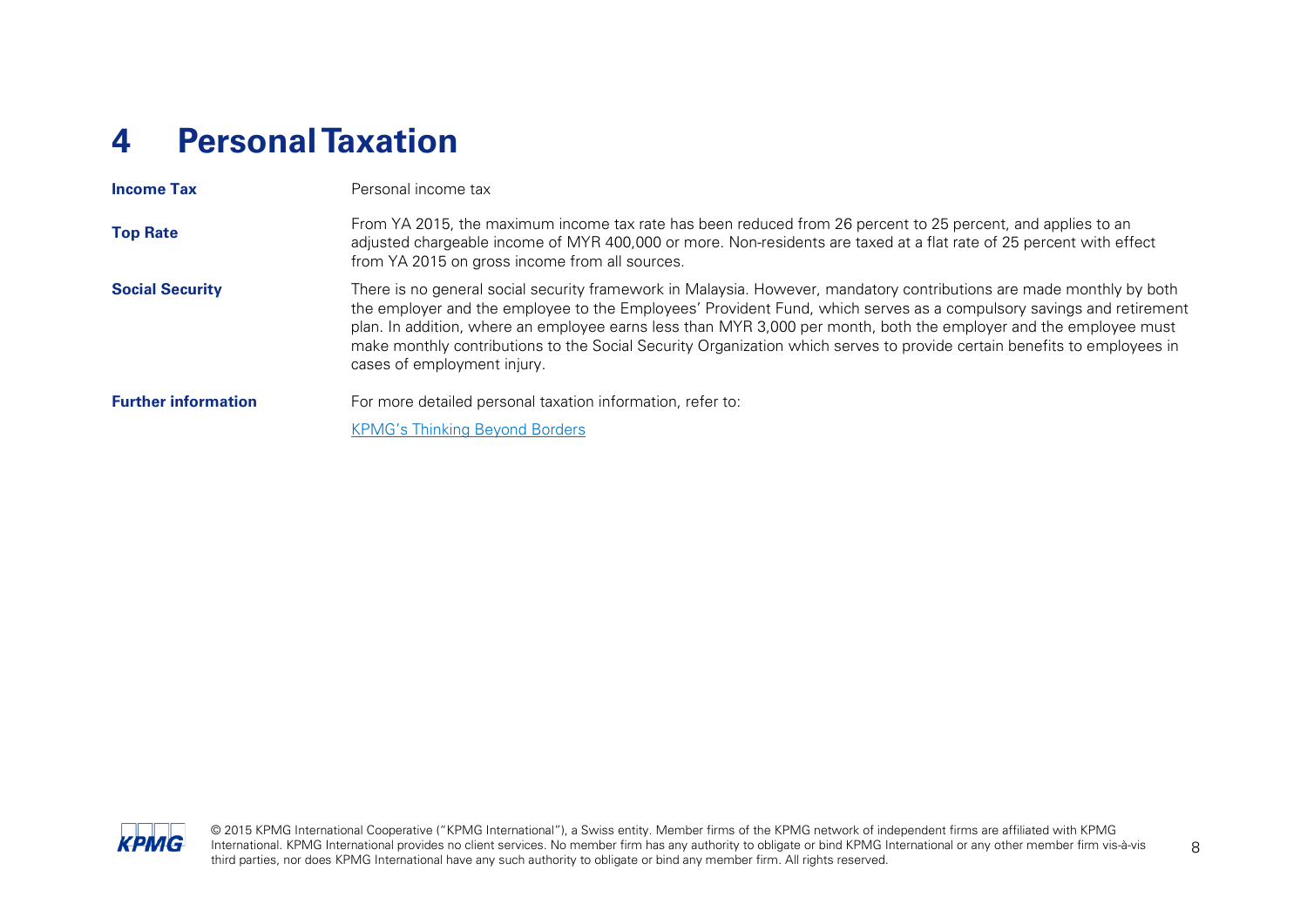## <span id="page-10-0"></span>**5 Other Taxes**

| <b>Property taxes</b>  | Local councils may impose a levy rate (commonly known as 'assessment tax') on residents in respect of services<br>provided by the local council. The amount varies from council to council and is dependent on the value of the property.                                                                             |
|------------------------|-----------------------------------------------------------------------------------------------------------------------------------------------------------------------------------------------------------------------------------------------------------------------------------------------------------------------|
|                        | Quit rent is a form of tax imposed by the State Government. It is imposed on owners of landed property (as opposed to<br>units in high-rise buildings). The amount of quit rent imposed varies from state to state and will depend on the locality<br>and category of land use.                                       |
| <b>Import Duty</b>     | Import duty is generally payable on imported goods at the time of clearance from Customs' control. The rates of import<br>duty generally ranges from 0 percent to 60 percent depending on the category of goods imported.                                                                                             |
|                        | Malaysia is committed to ASEAN and as such, import duties imposed on most manufactured goods of ASEAN origin<br>have been reduced to a range of 0 percent to 5 percent.                                                                                                                                               |
| <b>Export Duty</b>     | Export duty is generally imposed on depletable resources to discourage export of such commodities.                                                                                                                                                                                                                    |
| <b>Excise Duty</b>     | Excise duty is imposed on a limited range of locally manufactured goods or goods imported into Malaysia. The rate of tax<br>to be levied varies and would depend on the nature of the goods manufactured or imported. Excise duty is generally<br>levied on alcoholic beverages, tobacco products and motor vehicles. |
| Inheritance / gift tax | There is no inheritance or gift tax in Malaysia.                                                                                                                                                                                                                                                                      |

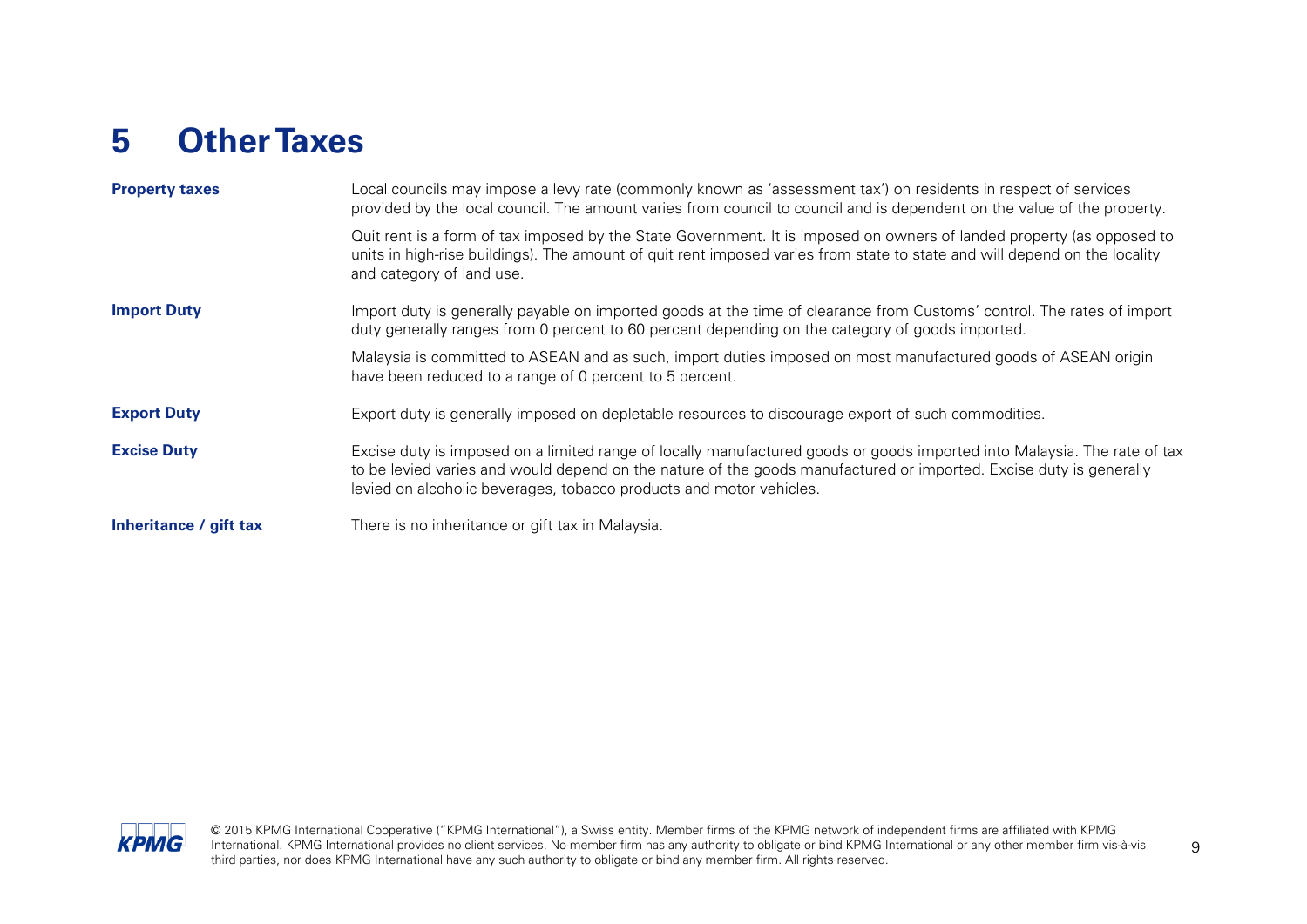### <span id="page-11-0"></span>**6 Free Trade Agreements**

**In force** Bilateral agreements:

- Australia
- Chile
- India
- Japan
- **New Zealand**
- Pakistan

Multilateral agreements:

- **ASEAN-Australia and New Zealand**
- **ASEAN-China**
- **ASEAN-India**
- ASEAN-Japan
- ASEAN-Korea

- **In negotiation Malaysia-Turkey** 
	- Malaysia-European Union Free Trade Agreement (MEUFTA)
	- **Trans-Pacific Partnership Agreement (TPP)**
	- **Trade Preferential System-Organisation of Islamic Conference** (TPS-OIC)
	- Developing Eight (D-8) Preferential Tariff Agreement (PTA)

Source: [Malaysian Ministry of International Trade and Industry \(MITI\)](http://www.miti.gov.my/cms/index.jsp)

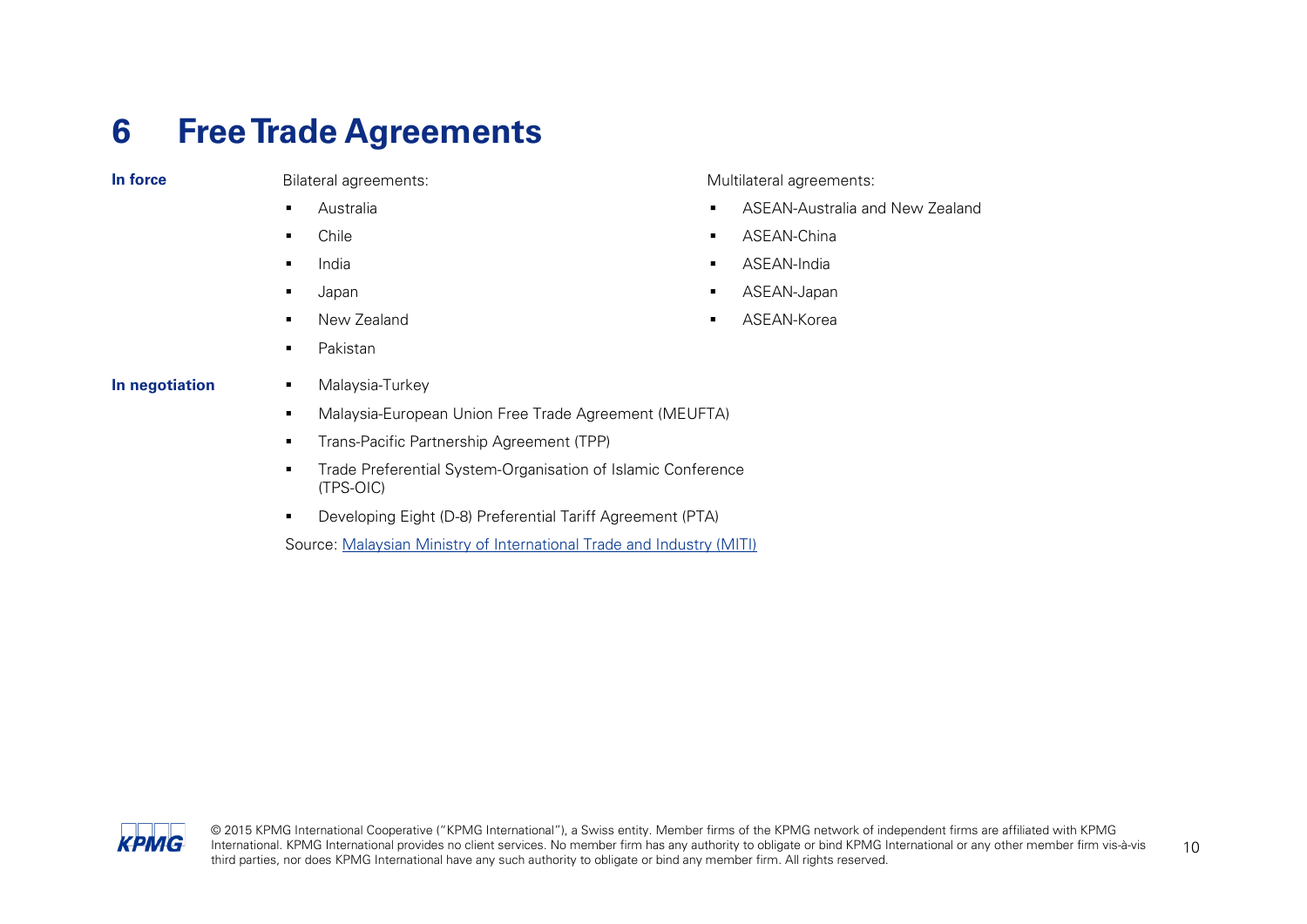## <span id="page-12-0"></span>**7 Tax Authorities**

#### **Tax Authorities Inland Revenue Board of Malaysia (IRBM) and Royal Malaysian Customs** [Link to Inland Revenue Board of Malaysia](http://www.hasil.gov.my/index.php) [Link to Royal Malaysian Customs](http://www.customs.gov.my/) **Tax audit activity** Audit cases can be selected based on a number of factors, such as: Risk analysis criteria Information received from a third party  $\blacksquare$  Industry type A specific issue concerning a certain group of taxpayers Location There are two types of audit – a desk audit which is carried out at the IRBM's office, and a field audit which is carried out at the taxpayer's business premise. A typical tax audit commences with a letter of notification of an audit, which will indicate the records that should be made available for audit, the years of assessment to be audited, and the names of the relevant audit officers. This is followed by an examination of the relevant documents. The IRBM will issue an audit findings report, which will contain details of any proposed tax adjustments and the rationale for those adjustments. If the taxpayer disagrees with the adjustments, an official objection must be submitted. If there are no objections to the adjustments made, the IRBM will issue a notice of additional assessment. The timeframe for settlement of a tax audit should be three months from the commencement of the audit, but it can take longer to reach a resolution in more complex cases. Key focus areas for the IRBM in tax audits conducted in recent years have included transfer pricing and tax incentives.

**Appeals** A taxpayer can appeal against an assessment as a result of a tax audit. The appeal must be made within 30 days after the service of the notice of additional assessment.